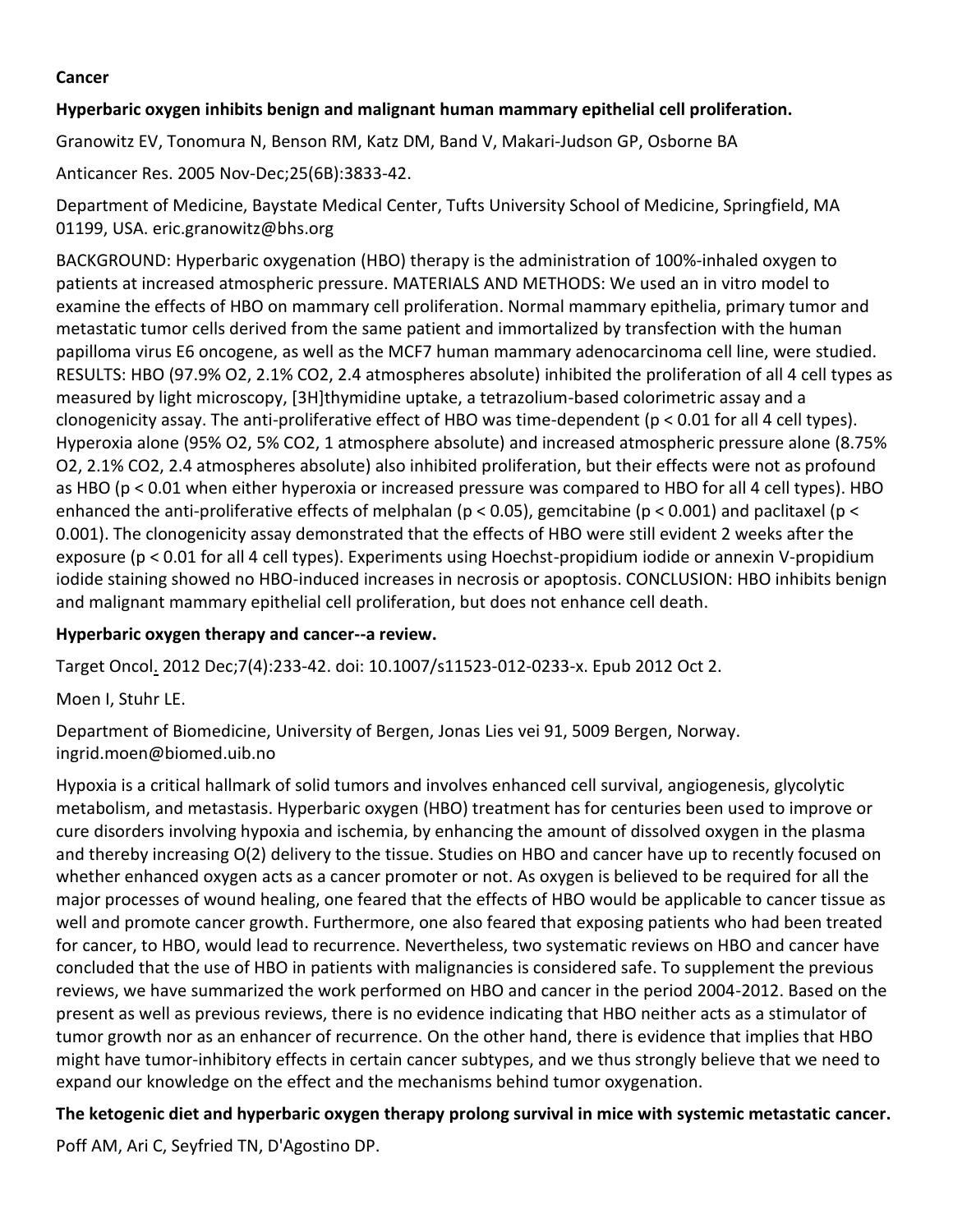[PLoS One.](http://www.ncbi.nlm.nih.gov/pubmed/23755243) 2013 Jun 5;8(6):e65522. doi: 10.1371/journal.pone.0065522. Print 2013.

Department of Molecular Pharmacology and Physiology, University of South Florida, Tampa, Florida, United States of America.

Abnormal cancer metabolism creates a glycolytic-dependency which can be exploited by lowering glucose availability to the tumor. The ketogenic diet (KD) is a low carbohydrate, high fat diet which decreases blood glucose and elevates blood ketones and has been shown to slow cancer progression in animals and humans. Abnormal tumor vasculature creates hypoxic pockets which promote cancer progression and further increase the glycolytic-dependency of cancers. Hyperbaric oxygen therapy (HBO2T) saturates tumors with oxygen, reversing the cancer promoting effects of tumor hypoxia. Since these non-toxic therapies exploit overlapping metabolic deficiencies of cancer, we tested their combined effects on cancer progression in a natural model of metastatic disease.

We used the firefly luciferase-tagged VM-M3 mouse model of metastatic cancer to compare tumor progression and survival in mice fed standard or KD ad libitum with or without HBO2T (2.5 ATM absolute, 90 min, 3x/week). Tumor growth was monitored by in vivo bioluminescent imaging.

KD alone significantly decreased blood glucose, slowed tumor growth, and increased mean survival time by 56.7% in mice with systemic metastatic cancer. While HBO2T alone did not influence cancer progression, combining the KD with HBO2T elicited a significant decrease in blood glucose, tumor growth rate, and 77.9% increase in mean survival time compared to controls.

KD and HBO2T produce significant anti-cancer effects when combined in a natural model of systemic metastatic cancer. Our evidence suggests that these therapies should be further investigated as potential nontoxic treatments or adjuvant therapies to standard care for patients with systemic metastatic disease.

# **Treatment of brain tumor patients: hyperthermia, hyperbaric oxygenation, electric fields or nanoparticles**

[Nervenarzt.](http://www.ncbi.nlm.nih.gov/pubmed/22801663) 2012 Aug;83(8):982-7. doi: 10.1007/s00115-012-3569-7.

Platten M, Wick W.

Abteilung Neuroonkologie, Universitätsklinikum Heidelberg, INF 400, 69120 Heidelberg, Deutschland. michael.platten@med.uni-heidelberg.de

Despite considerable advancements in the therapy of malignant glioma in recent years with modern radiation and surgical techniques, alkylating and antiangiogenic chemotherapy, as well as molecular-based treatment decisions, treatment outcomes are mostly unsatisfactory. Understandably, patients often ask for experimental, sometimes unusual therapeutic modalities and this should be integrated into the clinical practice. In addition to experimental therapeutic approaches based on novel drugs, viral agents, immunotherapy and radiation approaches, experimental procedures of interest for patients particularly encompass mechanical approaches with the aim at physically altering the tumor tissue by temperature, oxygenation or magnetization. These mechanical procedures are based on intuitive concepts and promise fewer side effects than other experimental approaches. In addition, the requirements for approval by medical device regulations in terms of proof of efficacy are generally less stringent. As a consequence approaches, such as hyperbaric oxygenation, hyperthermia and electric fields, which are often heavily advertised and in part reimbursed by health insurances, have been used for many years, often by centers not specialized in the treatment of brain tumor patients, although sound data from prospective controlled clinical trials that determine which patients in which situation may benefit, are generally lacking. In this review we review these clinical therapeutic approaches.

# **The effect of hyperbaric oxygenation on the indices of lipid peroxidation in the blood of patients with lung cancer**

Nikolaeva EE, Stepanenko EM, Chubukhchiev GB.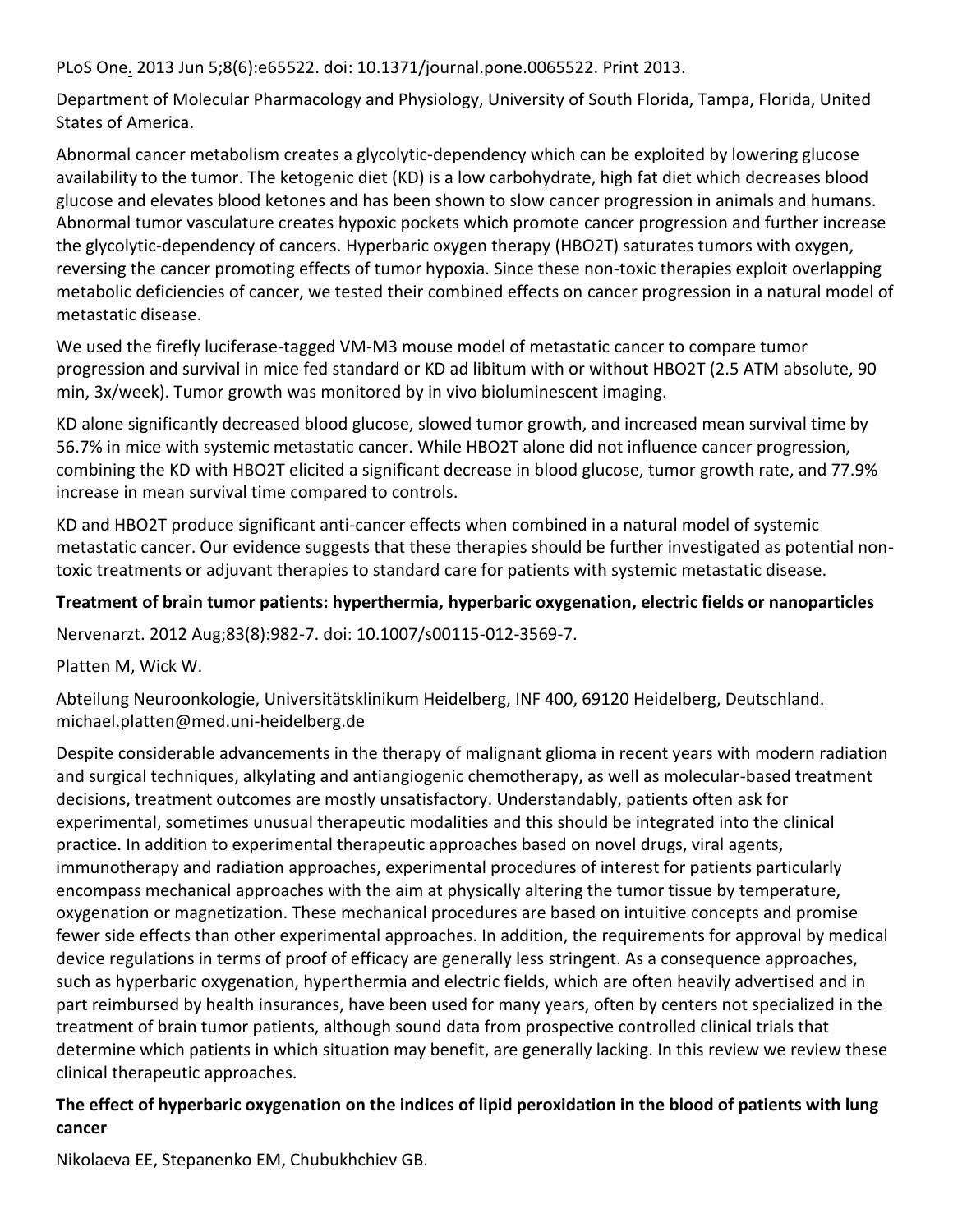The effect of hyperbaric oxygenation (HBO) used in the pre- and postoperative periods on the content of lipid peroxidation (LPO) products in the plasma and erythrocyte membranes and on the physiological antioxidant activity has been assessed in patients with lung cancer. It has been shown that hypoxia in patients with lung cancer is accompanied by LPO activation and decreased antioxidant protection. Surgery increases hypoxia and further activates LPO. HBO has a positive effect on LPO processes manifested in a decrease of secondary LPO products content and mobilization of antioxidant activity, i.e. protects the cellular membrane from hypoxiainduced damages, promotes a 1.5-fold reduction in the incidence of postoperative complications, and enhances the efficacy of surgical treatment of patients with lung cancer.

### **Clinical importance of changes in thrombocytic hemostasis in lung cancer**

Tulupov AN, Buravtsov VI, Kostiuchenko AL, Grishakov SV, Bel'skikh AN.

Clinico-laboratory examinations of 86 patients have shown that lung cancer develops against the background of activation of the thrombocytic link of hemostasis which manifested itself in thrombocytosis, greater degree of destruction of the lysosomal membranes, lower energy resources of the cells, their tendency to slow and little reversible aggregation. The authors consider that the indicators of the ADP-induced aggregation of thrombocytes may be used for prognosis of postoperative pyo-inflammatory and thromboembolic complications. HBO is good for correction of alterations in the thrombocytic link of hemostasis in lung cancer and its suppurative complications.

# **The effect of hyperbaric oxygen on growth of human squamous cell carcinoma xenografts.**

Headley DB, Gapany M, Dawson DE, Kruse GD, Robinson RA, McCabe BF.

Department of Otolaryngology-Head and Neck Surgery, University of Iowa, Iowa City 52242.

Hyperbaric oxygen is an important adjunct to the treatment of patients with head and neck cancer with existing or recurrent wound healing problems. Anecdotal clinical observations and a recent study of chemically induced oral cancer in hamsters have raised concern that hyperbaric oxygen therapy may accelerate tumor growth in such patients. This study evaluated the effect of hyperbaric oxygen therapy on the growth of human squamous cell carcinoma xenografts in a proved animal model. Fresh tumor specimens from three patients with head and neck squamous cell carcinoma of varying degrees of differentiation were first subcutaneously transplanted into a nude mouse host. Growing xenografts were then transplanted into one of three mouse groups. Half of the mice in each group were given hyperbaric oxygen therapy. The transplant volume as an index of tumor growth was measured in controls and mice given hyperbaric oxygen therapy six times during the 3-week course. Xenograft growth was almost linear in all mice. No statistical difference in overall group mean growth rates was observed in mice given hyperbaric oxygen or control mice regardless of the degree of tumor differentiation. Xenograft tissue from all mice was microscopically examined for tumor mitotic indices and degree of differentiation. This study suggests that hyperbaric oxygen therapy has no effect on established tumor xenograft growth.

# **Evaluation of mutagenic effects of hyperbaric oxygen (HBO) in vitro. II. Induction of oxidative DNA damage and mutations in the mouse lymphoma assay.**

Rothfuss A, Merk O, Radermacher P, Speit G.

Universitatsklinikum Ulm, Abteilung Humangenetik, D-89070 Ulm, Germany.

We recently showed that treatment of V79 cells with hyperbaric oxygen (HBO) efficiently induced DNA effects in the comet assay and chromosomal damage in the micronucleus test (MNT), but did not lead to gene mutations at the hprt locus. Using the comet assay in conjunction with bacterial formamidopyrimidine DNA glycosylase (FPG protein), we now provide indirect evidence that the same treatment leads to the induction of 8-oxoguanine, a premutagenic oxidative DNA base modification in V79 and mouse lymphoma (L5178Y) cells. We also demonstrate that HBO efficiently induces mutations in the mouse lymphoma assay (MLA). Exposure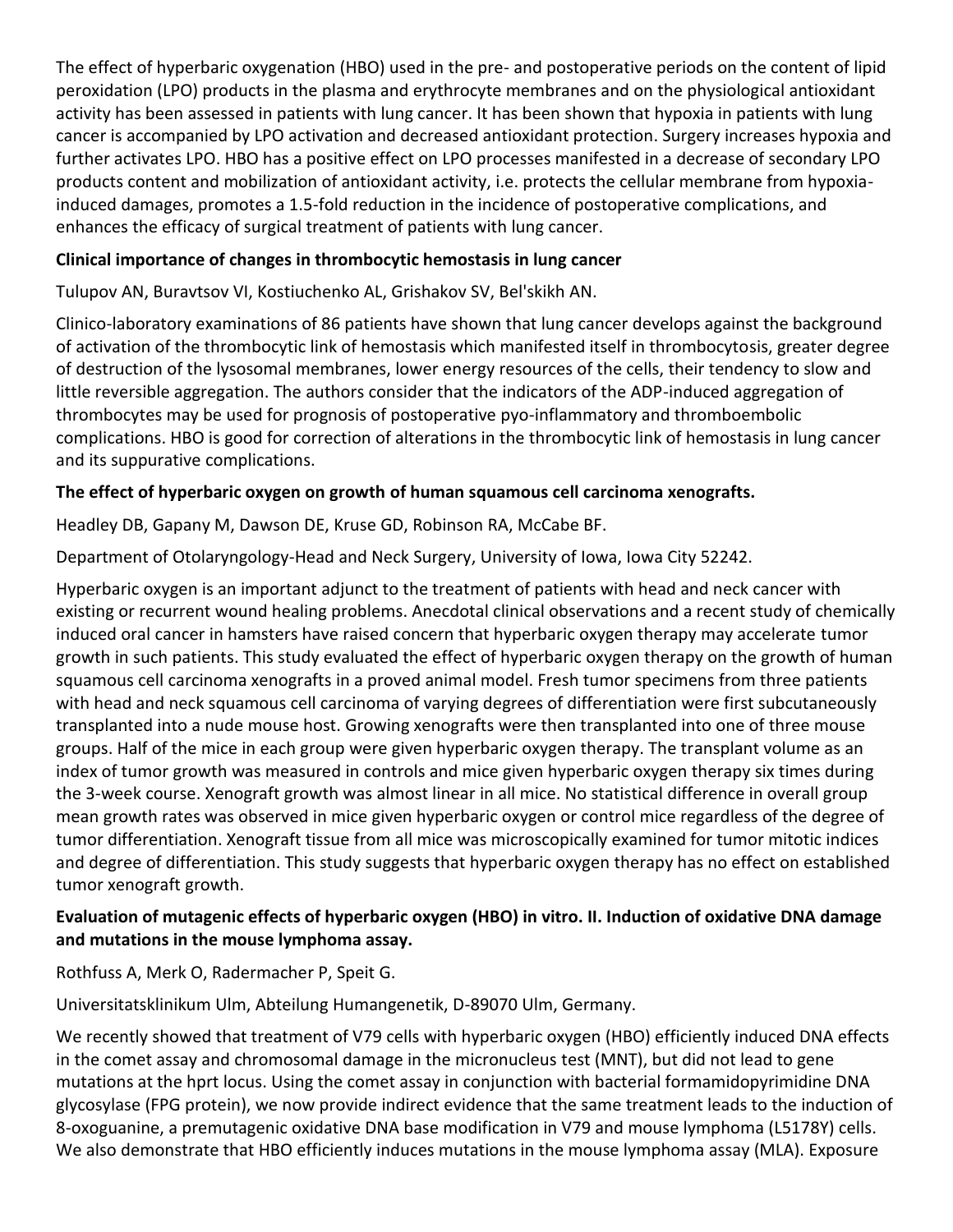of L5178Y cells to HBO (98% O(2); 3bar) for 2h caused a clear mutagenic effect in the MLA, which was further enhanced after a 3h exposure. As this mutagenic effect was solely due to the strong increase of small colony (SC) mutants, we suggest that HBO causes mutations by induction of chromosomal alterations. Molecular characterization of induced SC mutants by loss of heterozygosity (LOH) analysis showed an extensive loss of functional tk sequences similar to the pattern found in spontaneous SC mutants. This finding confirmed that the majority of HBO-induced mutants is actually produced by a clastogenic mechanism. The induction of point mutations as a consequence of induced oxidative DNA base damage seems to be of minor importance.

### **Evaluation of hyperbaric oxygen as a chemosensitizer in the treatment of epithelial ovarian cancer in xenografts in mice.**

Alagoz T, Buller RE, Anderson B, Terrell KL, Squatrito RC, Niemann TH, Tatman DJ, Jebson P.

Department of Obstetrics and Gynecology, University of Iowa Hospitals and Clinics, Iowa City 52242, USA.

BACKGROUND. Resistance to chemotherapy is common in bulky hypoxic tumors such as epithelial ovarian cancer. Hyperbaric oxygen (HBO) oxygenates hypoxic tissues and promotes neovascularization. These unique properties of HBO may help overcome chemotherapy resistance by increasing both tumor perfusion and cellular sensitivity. This study was undertaken to determine if HBO increases the response of epithelial ovarian cancer to cisplatin chemotherapy. METHODS. In Phase I, 64 nu/nu mice were divided into four groups and subcutaneously inoculated with cells from the A2780 human epithelial ovarian cancer cell line. Group 1 served as controls. Group 2 received weekly intraperitoneal cisplatin (3.15 mg/kg). Group 3 was exposed to HBO (dives) at 2.4 atmospheres absolute pressure for 90 minutes, 7 days a week. Group 4 received both cisplatin and HBO. In Phase II, 72 mice were divided into two groups and similarly inoculated. Both groups received weekly intraperitoneal cisplatin (2.5 mg/kg). Group 1 was not exposed to HBO. Group 2 was exposed to HBO for 5 days a week. RESULTS. Dramatic tumor neovascularization was found in tumors of mice exposed to HBO  $(P = 0.0001)$ . There was significant  $(P = 0.014)$  tumor growth retardation in Phase I for mice receiving both cisplatin and HBO compared with those treated with cisplatin alone. This significance was noted after just two doses of cisplatin but subsequently lost due to reduced numbers of mice. In Phase II, neovascularization was detectable after 10 HBO treatments (2 weeks) and was maximal after 15 treatments (3 weeks). CONCLUSIONS. Hyperbaric oxygen increases vascularity in bulky tumors such as epithelial ovarian cancer. There appears to be a relationship between increased vascularity and enhanced response to chemotherapy that merits further investigation.

### **The effect of hyperbaric oxygen on growth and chemosensitivity of metastatic prostate cancer.**

Kalns J, Krock L, Piepmeier E Jr.

### AL/AOH, Brooks Air Force Base, TX 78235-5304, USA.

BACKGROUND: Currently, advanced prostate cancer (CaP) is not curable. In this report hyperbaric oxygen (HBO) is examined as an adjuvant to chemotherapy and as a stand-alone treatment. MATERIALS AND METHODS: CaP cell monolayers grown under normoxic conditions were exposed to cisplatin, taxol or doxorubicin for 90 minutes under HBO (3.0 atmospheres, 100% O2) or normal pressure air. RESULTS: HBO reduced by 47% the concentration of doxorubicin required to produce a 20% reduction in cell numbers, but did not change the concentration required to produce a > 50% reduction. HBO increased the sensitivity of PC-3 cells to taxol at all concentrations, (mean 1.8%). Cisplatin chemosensitivity was not affected by HBO. HBO reduced the growth rate of DU-145 8.1% relative to control ( $p = 0.01$ ), and PC-3 2.7% ( $p = 0.12$ ). CONCLUSIONS: This study shows that HBO can decrease the rate of growth, and increase sensitivity to anticancer agents, however, the effects are cell line dependent.

# **Acute effects of combined photodynamic therapy and hyperbaric oxygenation in lung cancer--a clinical pilot study.**

Tomaselli F, Maier A, Sankin O, Anegg U, Stranzl U, Pinter H, Kapp K, Smolle-Juttner FM.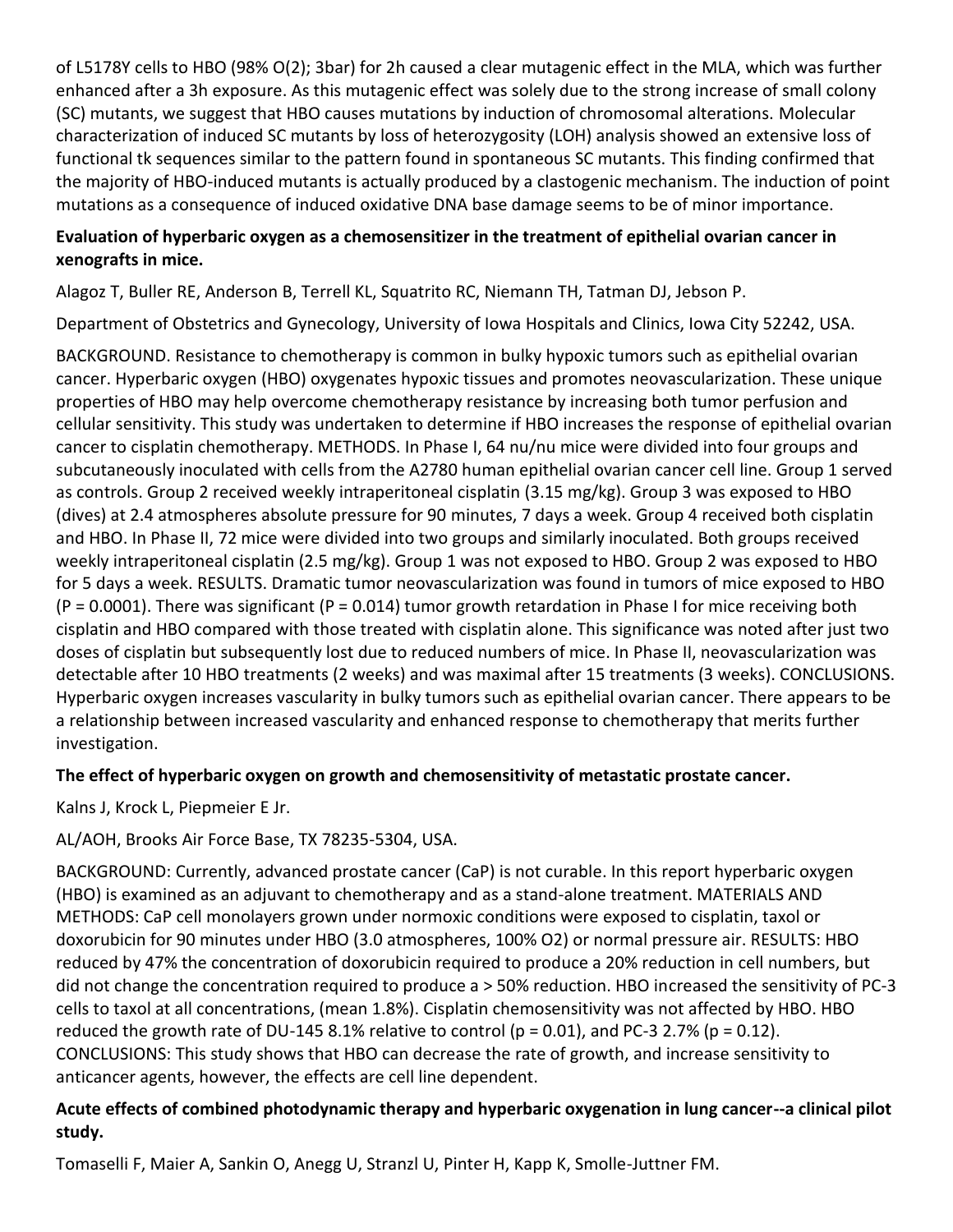Department of Surgery, Division of Thoracic and Hyperbaric Surgery, University Medical School, Graz, Austria. florian.tomaselli@kfunigraz.ac.at

BACKGROUND AND OBJECTIVE: Photodynamic tumor therapy (PDT) is based upon a photochemical reaction that is limited by the availability of molecular oxygen in the target tissue. The use of hyperbaric oxygenation (HBO) increases the amount of oxygen available for the process may thereby enhance the efficacy of PDT. We investigated the acute effects on tumor stenosis after combined PDT/HBO. PATIENTS AND METHODS: Thirty patients (22 males, 8 females, mean age: 68.8 years; range: 44-78 years) with inoperable non-small cell bronchogenic carcinoma and endobronchial stenosis were studied prospectively. Photosensitization was carried out using a hematoporphyrin-derivative 2 mg/kg BW 48 hours prior to PDT. The light dose was calculated as 300 J/cm fiber tip. The assessment of outcome 1 and 4 weeks after PDT/HBO was performed by endoscopy, chest X-ray, spirometry, laboratory parameters, subjective report of dyspnea, and Karnofsky performance status. RESULTS: At one and four weeks after the treatment, the patients felt a significant improvement of dyspnea and hemoptysis along with an objective subsiding of poststenotic pneumonia, though spirometric parameters revealed no significant difference. A significant reduction of tumor stenosis (P < 0.05) and an improvement of the Karnofsky performance status (P < 0.05) were documented 1 and 4 weeks after PDT/HBO. No therapy related complications were observed. CONCLUSIONS: Although the small number of patients does not allow to draw definitive conclusions to be drawn, the results suggests that combined PDT/HBO represents a new, safe, and technically feasible approach. It enables efficient and rapid reduction of the endoluminal tumor load and helps conditioning the patient for further treatment procedures. Copyright 2001 Wiley-Liss, Inc.

#### **Photodynamic therapy enhanced by hyperbaric oxygen in acute endoluminal palliation of malignant bronchial stenosis (clinical pilot study in 40 patients).**

Tomaselli F, Maier A, Pinter H, Stranzl H, Smolle-Juttner FM.

Department of Surgery, Division of Thoracic and Hyperbaric Surgery, University Medical School, Auenbruggerplatz 29A-8036, Graz, Austria. florian.tomaselli@kfunigraz.ac.at

OBJECTIVES: Photodynamic tumor therapy (PDT) is based upon a photochemical reaction that is limited by the availability of molecular oxygen in the target tissue. The use of hyperbaric oxygenation (HBO) increases the amount of oxygen available for the process may thereby enhance the efficacy of PDT. We proved in a prospective, non-randomized clinical pilot study the acute effects on malignant bronchial stenosis and the technical feasibility of combined PDT/HBO. METHODS: Forty patients (29 males, 11 females, mean age: 64.3 years; range 39-82 years) with inoperable, advanced malignant bronchial tumor stenosis were studied prospectively. Photosensitization was carried out using a hematoporphyrin-derivative 2 mg/kg bw 48 h prior to PDT. The light dose was calculated as 300 J/cm fiber tip. The assessment of outcome 1 and 4 weeks after PDT/HBO was done by endoscopy, chest X-ray, spirometry, laboratory parameters, subjective report of dyspnea and Karnofsky performance status. RESULTS: At 1 and 4 weeks after the treatment the patients felt a significant improvement of dyspnea and hemoptysis alongside with an objective subsiding of poststenotic pneumonia, though spirometric parameters revealed no significant difference. A significant reduction of tumor stenosis (P<0.05) and an improvement of the Karnofsky performance status (P<0.05) were documented 1 and 4 weeks after PDT/HBO. No therapy related complications were observed. CONCLUSION: Although the small number of patients does not allow to draw definitive conclusions, the results suggest that combined PDT/HBO represents a new, safe and technically feasible approach. It enables efficient and rapid reduction of the endoluminal tumor load and helps conditioning the patient for further treatment procedures.

### **Hyperbaric oxygen and photodynamic therapy in the treatment of advanced carcinoma of the cardia and the esophagus.**

Maier A, Anegg U, Fell B, Rehak P, Ratzenhofer B, Tomaselli F, Sankin O, Pinter H, Smolle-Juttner FM, Friehs GB.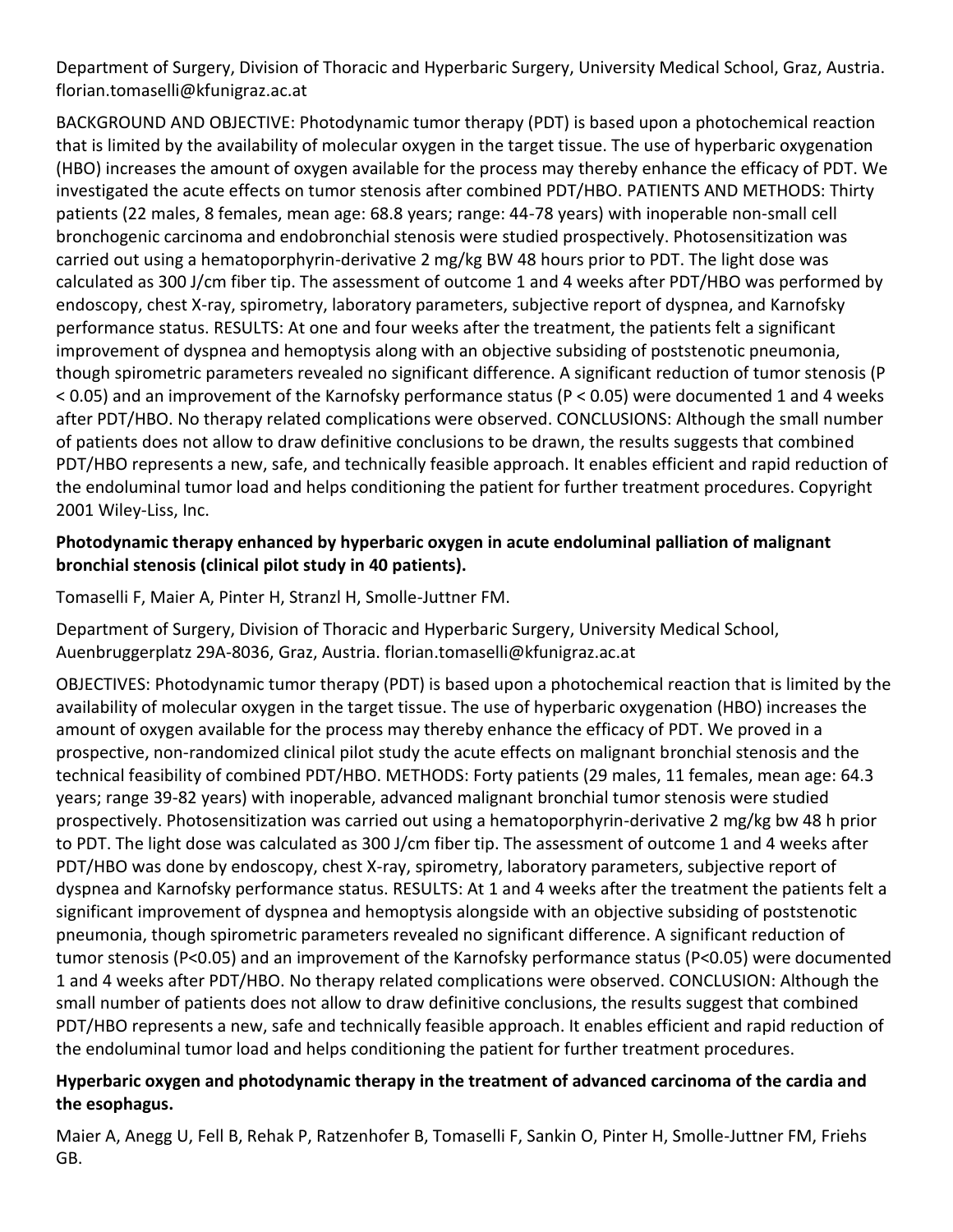Department of Surgery, Division of Thoracic and Hyperbaric Surgery, University Medical School, Graz, Austria.

BACKGROUND AND OBJECTIVE: The photochemical reaction of photodynamic therapy (PDT) depends on the presence of molecular oxygen. Because of anoxic regions in tumor tissue and vascular shutdown during PDT, the efficiency is limited. Therefore, the use of hyperbaric oxygen, which increases the oxygen in tumor tissue, as well as the amount of singlet oxygen, may enhance the efficiency of PDT. STUDY DESIGN/MATERIALS AND METHODS: After diagnostic work-up, photosensitization was carried out with a hematoporphyrin-derivate 2 mg/kg body weight 48 hours before PDT. The light dose was calculated as 300 J/cm of fiber tip. Twenty-three patients were treated by PDT alone and 29 patients received PDT under hyperbaric oxygen at a level of two absolute atmospheric pressures. RESULTS: Improvement regarding dysphagia and stenosis-diameter could be obtained in both treatment arms with no significant difference ( $P = 0.43$  and  $P = 0.065$ , respectively). The tumor length also decreased in both groups and showed a significant difference in favour of the PDT/HBO group (P = 0.002). The mean overall survival was 11.3 months. The mean survival time for the PDT group was 8.7 months and for the PDT/HBO group 13.8 months (P = 0.021). CONCLUSION: According to this pilot study, combined PDT/HBO represents a new approach in the treatment of esophageal and cardia cancer, which appears to have enhanced the efficiency of PDT. Copyright 2000 Wiley-Liss, Inc.

# **Hyperbaric oxygen therapy and squamous cell carcinoma cell line growth.**

Sklizovic D, Sanger JR, Kindwall EP, Fink JG, Grunert BK, Campbell BH.

Department of Otolaryngology and Human Communication, Medical College of Wisconsin, Milwaukee 53226.

Hyperbaric oxygen (HBO) promotes tissue healing by increasing oxygenation. Therefore, HBO therapy is clinically useful for some patients who have undergone major cancer resection and/or radiotherapy to the head and neck. For individual patients, however, there might be undetected viable tumor present at the time of therapy. This study was performed to determine if increased tissue oxygen had a measurable effect on the growth of squamous carcinoma xenotransplants which had been derived from head and neck cancers. After the successful growth of two well-established human squamous cell carcinoma cell lines (183 and 1483), each tumor was transplanted into 20 mice. Every mouse received four transplants of 10(6) cells. Ten mice with 40 xenotransplants in each group were treated with HBO daily for 90 minutes at a pressure of 2 atm, whereas the other 10 formed the control group. The mice transplanted with cell line 1483 were treated for 21 days; mice transplanted with cell line 183 were treated for 28 days. The tumor weight, volume, and histology were evaluated. No significant difference was found between experimental groups. This study suggests that increased tissue oxygen neither significantly increases nor decreases the growth of squamous cell carcinoma.

### **Oxygenation measurements in head and neck cancers during hyperbaric oxygenation.**

Becker A, Kuhnt T, Liedtke H, Krivokuca A, Bloching M, Dunst J.

Department of Radiation Oncology, Martin-Luther-University, Halle-Wittenberg.

BACKGROUND: Tumor hypoxia has proven prognostic impact in head and neck cancers and is associated with poor response to radiotherapy. Hyperbaric oxygenation (HBO) offers an approach to overcome hypoxia. We have performed pO2 measurements in selected patients with head and neck cancers under HBO to determine in how far changes in the oxygenation occur and whether a possible improvement of oxygenation parameters is maintained after HBO. PATIENTS AND METHODS: Seven patients (five male, two female, age 51-63 years) with squamous cell cancers of the head and neck were investigated (six primaries, one local recurrence). The median pO2 prior to HBO was determined with the Eppendorf histograph. Sites of measurement were enlarged cervical lymph nodes (n = 5), the primary tumor (n = 1) and local recurrence (n = 1). Patients then underwent HBO (100% O2 at 240 kPa for 30 minutes) and the continuous changes in the oxygenation during HBO were determined with a Licox probe. Patients had HBO for 30 minutes ( $n = 6$ ) to 40 minutes ( $n = 1$ ). HBO was continued because the pO2 had not reached a steady state after 30 minutes. After decompression, patients ventilated pure oxygen under normobaric conditions and the course of the pO2 was further